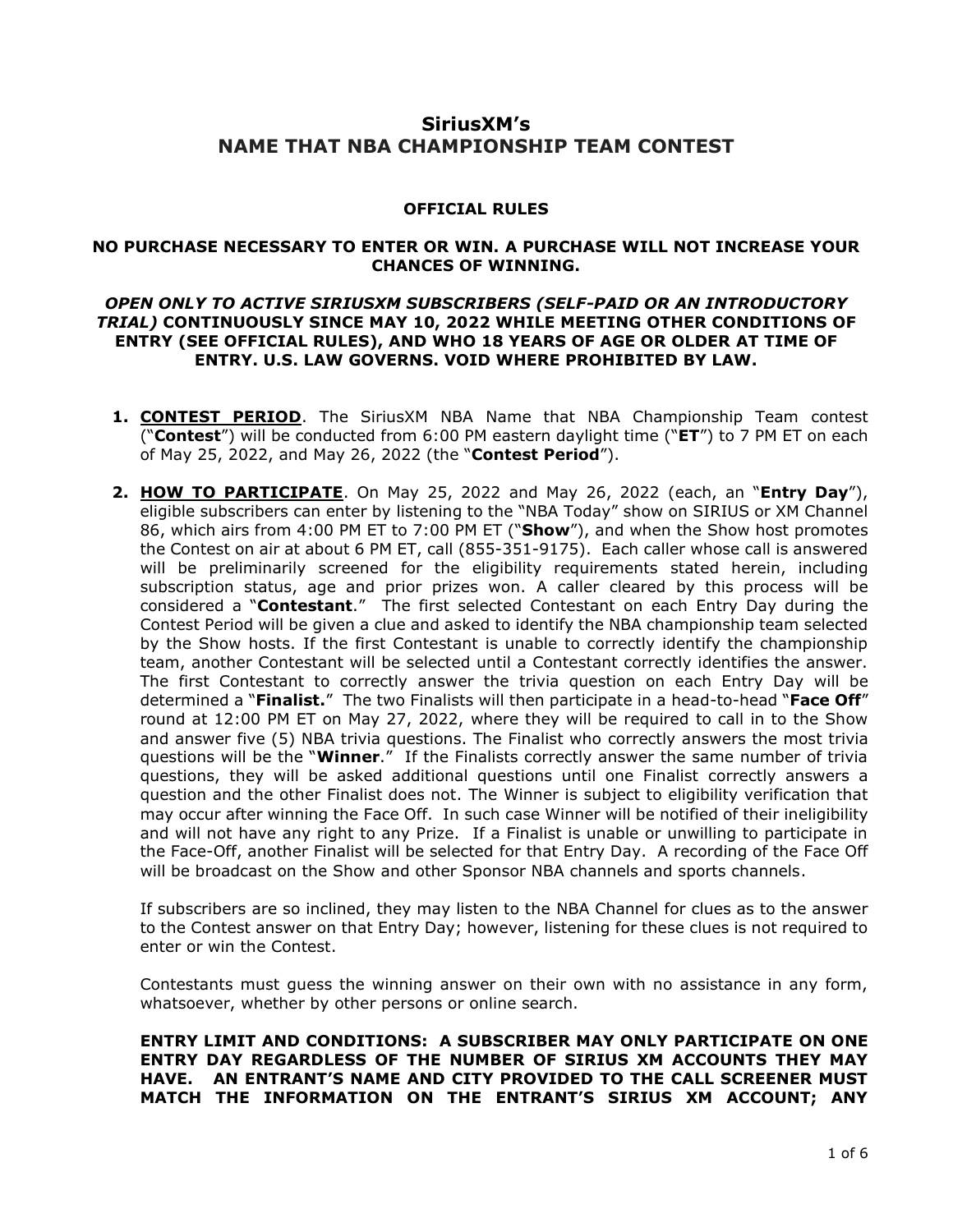# **DELIBERATE MISREPRESENTATION BY THE USE OF AN ALIAS WILL DISQUALIFY THAT CALLER.**

In the event of a dispute over the identity of an entrant, entry will be deemed submitted by the "Subscriber" on the verified account as defined in the SiriusXM subscriber database. **A CONTESTANT'S NAME AND CITY (ON THE SUBSCRIBER'S ACCOUNT) PROVIDED TO THE CALL SCREENER MUST MATCH THE INFORMATION ON THE SUBSCRIBER'S ACCOUNT; ANY DELIBERATE MISREPRESENTATION BY THE USE OF AN ALIAS WILL DISQUALIFY THAT CONTESTANT.** (Ensure that prior to the Contest Period your account information is up to date.) In the event a Winner is subsequently deemed ineligible, which may occur after being selected a Winner, that Contestant will forfeit their winning status and another Winner may be selected in accordance with these Rules.

IN THE EVENT THAT NO CONTESTANT ANSWERS THE CONTEST QUESTIONS CORRECTLY OR ANY OR ALL CONTESTANTS WHO ARE DECLARED WINNERS ARE LATER DEEMED INELIGIBLE, **NOT ALL PRIZES WILL BE AWARDED**.

**3. CONDITIONS OF ENTRY / ELIGIBILITY TO WIN.** Contestants agree to abide by the terms of these Official Rules and by the decisions of Sponsor which are final. This Contest is open only to individuals who meet ALL of the following qualifications: (i) a legal resident of the 48 contiguous United States or the District of Columbia; or if a legal resident of Alaska or Hawaii, has a standalone SiriusXM streaming subscription; or if a legal resident of Puerto Rico, has a SiriusXM Satellite radio subscription; (ii) has been an ACTIVE SIRIUSXM SUBSCRIBER, WITH EITHER A SELF-PAID OR AN INTRODUCTORY TRIAL SUBSCRIPTION IN SPONSOR'S DATABASE CONTINUOUSLY SINCE AT LEAST May 10, 2022; (iii) is at least 18 years of age at time of entry; except wherever prohibited or restricted by law; and (iv) has not won a prize from Sponsor in the six (6) month period immediately preceding the start of the Contest Period. This Contest is intended for the aforementioned geographic areas only.

By participating in the Contest, you: (i) agree to be bound by these Official Rules, including all eligibility requirements, and (ii) agree to be bound by the decisions of Sponsor, which are final and binding in all matters.

Employees of Sponsor, NBA Properties Inc., NBA Media Ventures, LLC, the National Basketball Association and its Member Teams, (collectively defined as the "**NBA Entities**"), and their respective subsidiaries, affiliates, advertising and promotion agencies, retailers or distributors, and members of their immediate family (e.g., spouses, domestic partners, parents, children, siblings) are not eligible to win. Entries that are incomplete or corrupted are void and will not be eligible. Any effort by an Entrant to misrepresent himself or herself using aliases or multiple e-mail addresses will disqualify all entries of such individual. Sponsor and its agents reserve the right to verify eligibility qualifications of any winner. Failure to comply with these Official Rules as determined in the sole discretion of the Sponsor may result in disqualification from the Contest. This Contest is subject to all applicable federal, state, and local laws and regulations. Void where prohibited by law.

**4. SPECIAL PUBLICITY NOTICE**. By entering this Contest, you grant to Sponsor and its promotional agents your express permission (except where prohibited by law) to use your original submission on the radio for entertainment purposes (without identifying you by full name), without further compensation. Also, by entering this Contest, if you are selected as a Finalist, you grant to Sponsor, the NBA Entities and their respective promotional agents your express permission (except where prohibited by law) to use your name, identity, description of prize won, hometown and likeness, if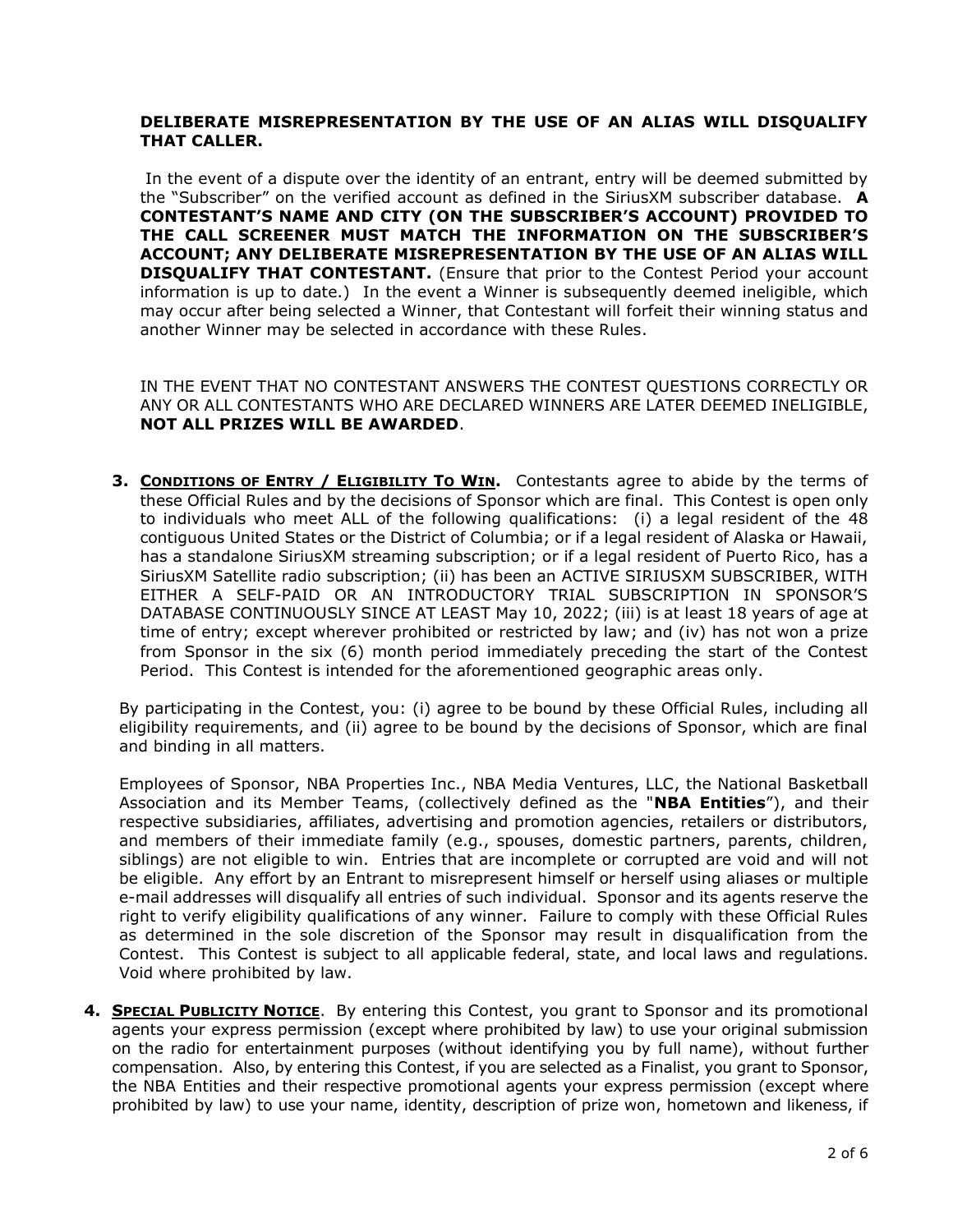applicable, for promotional purposes, in any media now known or hereafter developed, including on the radio, and including for "live notification" of potential winner status purposes, without further compensation. Even though you consent to all the above, Sponsor has no obligation to do any of it. See more details at "WINNER / SELECTION / AGREEMENTS" below.

- **5. PRIZE**. One (1) Prize will be awarded to the Winner of this Contest as follows, subject to eligibility verification and compliance with these Official Rules:
	- One (1) round-trip coach air transportation for two people (Winner and guest) to [exact location TBD], dependent on the location of Game 2 of the NBA Finals (the **"Destination"**), from the major commercial airport in the continental United States nearest to winner's primary residence as determined by Sponsor; provided that Sponsor reserves the right to substitute ground transportation for air transportation if winner resides within 50 miles of the Destination;
	- One (1) hotel room accommodation for two (2) nights (one double occupancy room and room tax only) checking in a day prior to Game 2 and checking out a day after the game; and
	- Two (2) tickets to Game 2 of the NBA Finals 2022, the exact date and location to be determined (the "**Event**"). All Event ticketed seat locations shall be determined by Sponsor in its sole discretion.

Aggregate ARV of all prizes is \$4,000.

All expenses specifically not mentioned herein, including without limitation, ground transportation, transfers, hotel amenities, fees and gratuities, meals, airline change fees, airline premium seat fees, airline baggage fees (both checked and carry on), personal expenses such as meals, photos, souvenirs, and passport fees, are the responsibility of the winner and traveling companion. Travel and hotel accommodations are subject to availability. Certain blackout dates and material restrictions may apply. Date and location of any Event is subject to change and not the responsibility of Sponsor. If the Event is cancelled for any reason, Sponsor's only obligation is to award, or not award, the other elements of the prize, in its sole discretion. NBA Finals Game 2 tickets are subject to certain terms and conditions as specified by issuer. Winner agrees that the tickets are awarded pursuant to a revocable, nontransferable license that is personal to the winner and may not be sold, resold, auctioned, bartered, assigned, exchanged, placed in commerce, transferred, given away, donated, or otherwise conveyed. Winner and guest must comply with all venue and event rules and regulations, including execution of all required releases (if applicable). Failure to do so may result in forfeiture of such portion(s) of prize. If a Winner is unable to travel on the dates required, that Winner will forfeit the prize and another winner will be selected in Sponsor's sole discretion. Winner and guest must travel on same itinerary. Terms and conditions of issuers' gift cards, if applicable, will apply. No prize substitution, cash substitution, or assignment or transfer of prizes is permitted, except by Sponsor who may substitute a prize of equal or greater value if any portion of the advertised prize becomes unavailable. In no event shall more than the number of stated prizes be awarded. All prizes are intended to be awarded. Any un-used elements of a prize will be forfeited, will not be redeemable for cash and may not reduce the prize value awarded for tax purposes. All federal, state, local and other taxes, costs and expenses relating to the use, acceptance and possession of the prize are the sole responsibility of the winner. Winner will receive an IRS Form 1099 for the actual value of prize awarded. Actual retail value of prize depends upon location of winner and fares at time of departure.

**6. ODDS**. This Contest requires an exercise of skill and the odds of winning depend upon the number of eligible Contestants who call in and are able to correctly answer the trivia questions. This Contest is intended to be advertised as follows: (1) on the radio on various music, talk, entertainment and sports channels on both Sirius and XM Radio, (2) on the internet on various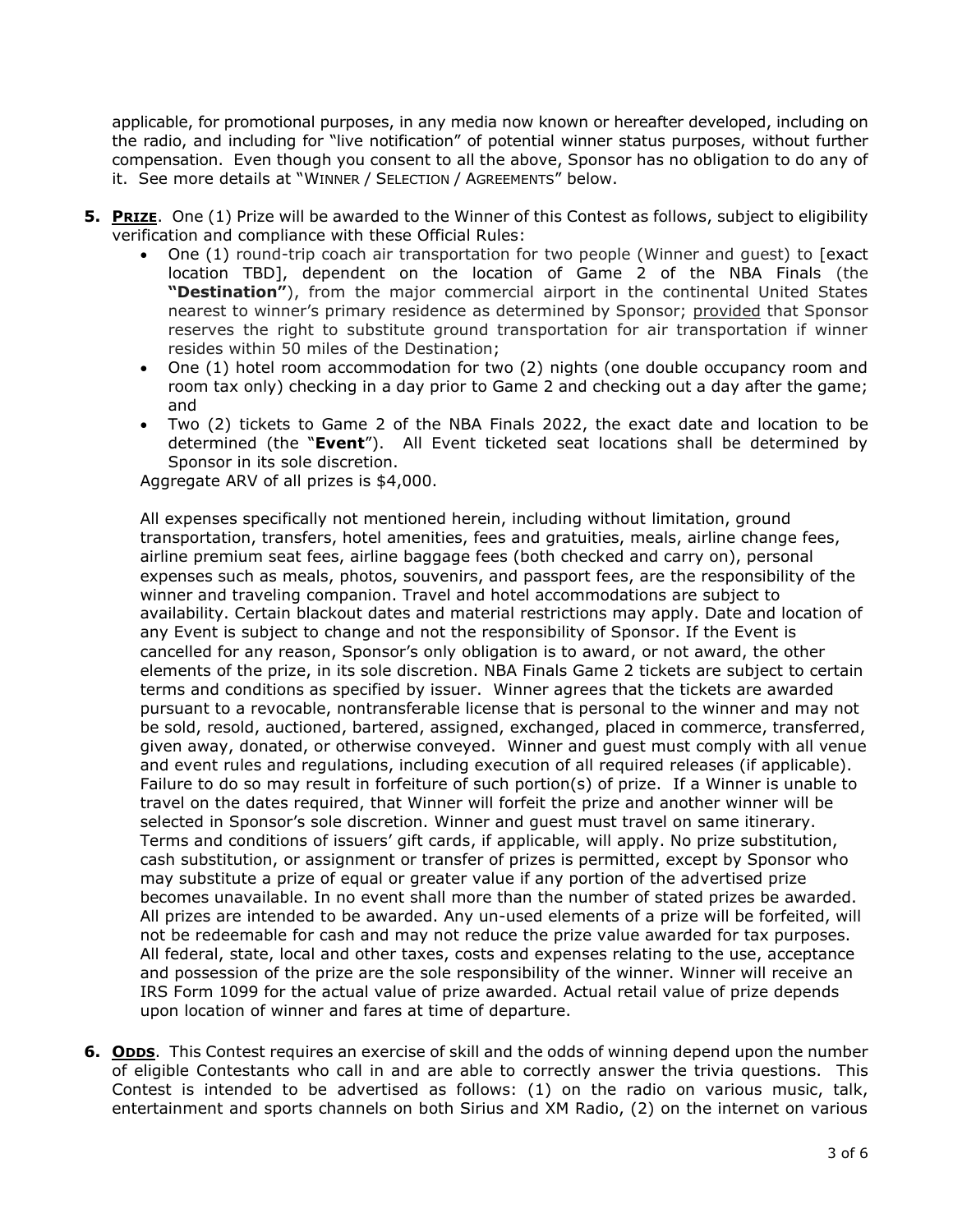music, talk, entertainment and sports websites and SiriusXM channel pages at [www.siriusxm.com,](http://www.siriusxm.com/) (3) on Facebook, Twitter and other social media sites, (4) by unsponsored and sponsored members of the public in social media and online communities.

**7. WINNER / SELECTION / AGREEMENTS.** Except where prohibited by law, acceptance of a prize constitutes Winner's consent, and Winner and guest will be required to sign a release, to allow Sponsor and its promotional agents to use Winner's and Winner's guest's name, likeness, photo, video footage, and/or biographical data for advertising and promotional purposes, without additional compensation, in perpetuity, in all media, now known or hereafter developed, in connection with Sponsor, this Contest, the Sponsor's web sites, and the Events. Winner will be required to sign and return to Sponsor an Affidavit of Eligibility, Publicity & Liability Release (where not prohibited by law) and/or IRS Form W-9 (if required by IRS regulations) (collectively, the "**Winner Documents**"), prior to and as a condition of acceptance of a prize, WITHIN ONE (1) BUSINESS DAY OF receiving the Winner Documents or the prize will be forfeited and an alternate winner selected. Winner's guest must also sign and return a liability and publicity release (where not prohibited by law) prior to travel. If a Winner Document is not completed and/or received by Sponsor within the time required, or in the event of non-compliance with these Official Rules, the prize will be forfeited, and an alternate winner will be selected in Sponsor's sole discretion. All guests must be at least 18 years old at time of travel except as follows. In the event a guest is under the age of majority ("Minor") as determined by the laws of the state in which s/he resides, the Affidavit must be signed by a parent or legal guardian on the Minor's behalf.

**SPECIAL NOTICE REGARDING TRAVEL AND EVENT ATTENDANCE**: WINNER AND GUEST AGREE TO ABIDE BY ALL AIRLINE, AIRPORT AND EVENT VENUE POLICIES, WHICH MAY INCLUDE, BUT NOT BE LIMITED TO REQUIRED SOCIAL DISTANCING, REQUIRED MASKING, PROOF OF VACCINATION, AND PROOF OF NEGATIVE VIRUS TESTING, AND WHICH MAY CHANGE AT ANY TIME. SPONSOR, NBA ENTITIES, , THE APPLICABLE TRAVEL AIRLINE, AND THEIR RESPECTIVE AGENTS, EACH RESERVE THE RIGHT, IN THEIR SOLE DISCRETION, TO REMOVE OR TO DENY TRAVEL, OR REVOKE FULL OR PARTIAL ACCESS TO THE EVENT, TO WINNER AND/OR GUEST WHO DOES NOT COMPLY WITH AIRPLINE AND VENUE RULES, IS INTOXICATED, PRESENTS A SAFETY RISK, ENGAGES IN A DISRUPTIVE MANNER OR WITH INTENT TO ANNOY, ABUSE, THREATEN OR HARASS ANY OTHER PERSON AT THE EVENT, INCLUDING EMPLOYEES AND OTHER REPRESENTATIVES OF SPONSOR, THE NBA ENTITIES, AND THEIR AGENTS.

- **8. PRIVACY NOTICE / MARKETING**. By entering this Contest, any personal information provided by Contestants will be used consistent with Sponsor's privacy policy at www.siriusxm.com/privacy. Sponsor may use Contestants' personal information, including postal and e-mail addresses, to contact entrants regarding SiriusXM goods and services and any other offers and/or promotions that we believe might be of interest to entrants. (If you have previously asked us not to send you promotional emails, your Entry into this promotion will cause you to receive emails related only to this promotion.)
- **9. GENERAL CAUTION / RELEASE.** Sponsor reserves the right to permanently disqualify any person it believes has violated these Official Rules. If, in Sponsor's opinion, there is any suspected or actual evidence of electronic or non-electronic tampering with any portion of this Contest, or if technical difficulties or technical corruption (including a computer virus or system malfunction) compromise the integrity of the Contest, Sponsor reserves the right to terminate the Contest and select winner from among all eligible entries received prior to termination. Should the Contest be terminated prior to the stated expiration date, notice will be posted at [www.siriusxm.com.](http://www.siriusxm.com/) Any attempt to deliberately damage the content or operation of this drawing is unlawful and subject to legal action by the Sponsor and its agents. You agree, on your own behalf, and on behalf of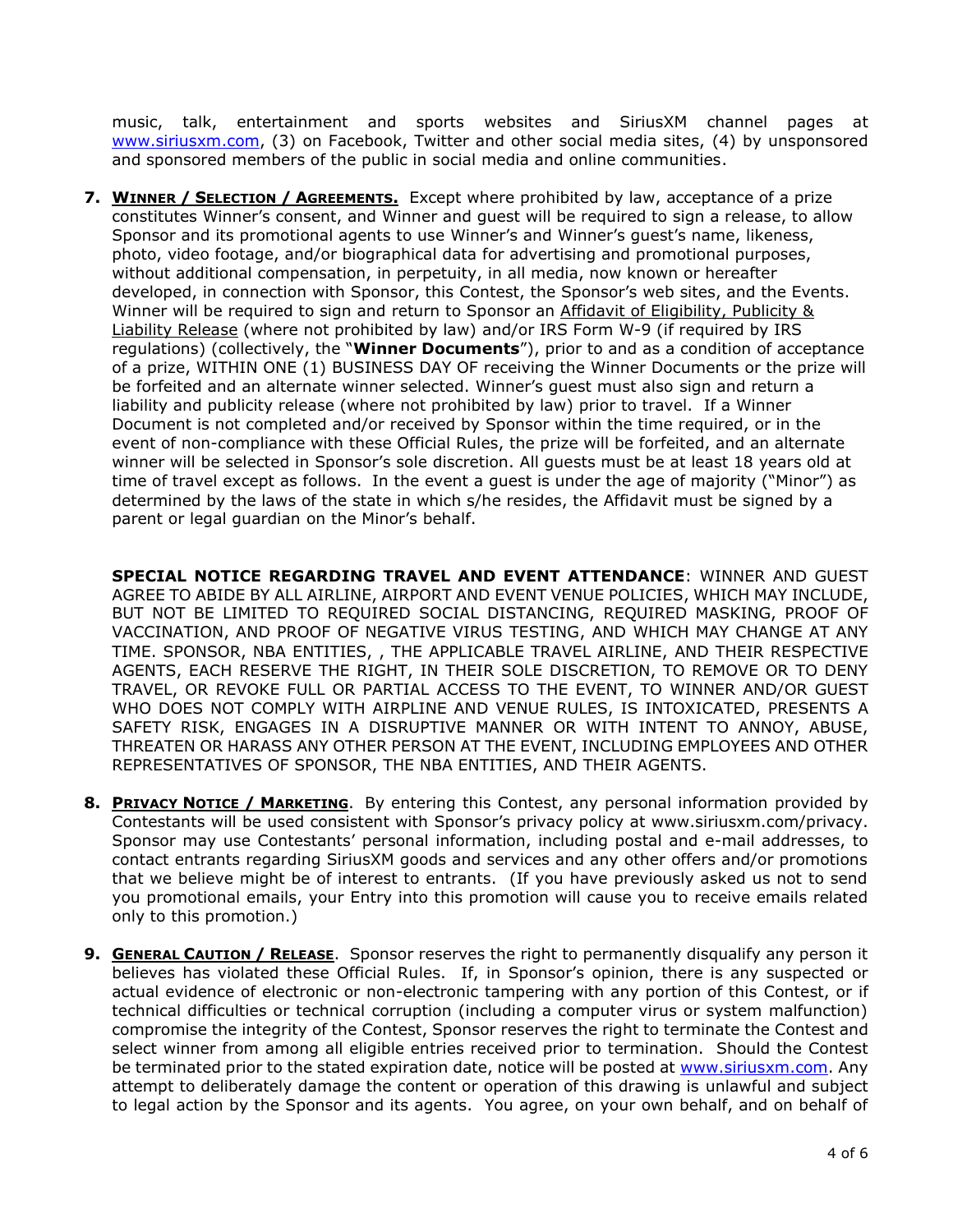your heirs, executors, administrators, legal representatives, successors and assigns ("**Releasing Parties**"), hereby release, and agree to defend, indemnify, and hold harmless the Sponsor, the NBA Entities, the entity sponsoring the Show call in number, and those working on their respective behalves, and all other businesses involved in this Contest (including prize vendor/provider), as well as each of their respective employees, officers, directors, agents and representatives, successors and assigns ("**Released Parties**"), from any and all actions, causes of action, suits, debts, dues, sums of money, accounts, reckonings, covenants, contracts, controversies, agreements, promises, trespasses, lost profits, indirect or direct damages, consequential damages, incidental damages, punitive or exemplary damages, including for injury and death, judgments, extent, executions, claims and demands whatsoever, in law, admiralty or equity, whether known or unknown, foreseen or unforeseen, against Released Parties which any one or more of the Releasing Parties ever had, now have or hereafter can, shall or may have, whether known or unknown, asserted or non-asserted, which may in any way arise out of or relate to your participation in this Contest or the awarding, acceptance and use or misuse of a prize, including travelling to and attendance at the Event.

**10. DISCLAIMER OF LIABILITY.** The Released Parties shall not be responsible for (i) any typographical or other error in the publishing or printing of the offer, administration of the Contest or in the announcement of any prize; (ii) lost, late, misdirected, damaged, illegible or incomplete entries, or postage due mail; (iii) error, omission, interruption, deletion, defect, delay in operations or transmission, theft or destruction or unauthorized access to or alterations of entry materials, or for technical, network, telephone equipment, electronic, computer, mobile device, hardware or software malfunctions of any kind, or inaccurate transmission of or failure to receive entry information by Sponsor on account of technical problems or traffic congestion on the Internet or at any web site or any combination thereof; (iv) any injury or damage to entrant's or any other person's computer or mobile device related to or resulting from participating in the Contest; or (v) the failure of any third party to comply with the instructions and proper administration of this Contest.

You agree that the Released Parties shall not be liable for any injury, including illness, death, loss or damage of any kind caused or claimed to be caused, by participation in this Contest, or from the acceptance or use or redemption of any prize, including travelling to and from and attendance at the Event.

- **11.FORCE MAJEURE**. In the event Sponsor and its agents are prevented from continuing with this Contest as contemplated herein by any event beyond its control, including but not limited to fire, flood, earthquake, explosion, pandemic, virus, quarantine, labor dispute or strike, act of God or public enemy, satellite or equipment failure, riot or civil disturbance, terrorist threat or activity, war (declared or undeclared) or any federal, state, or local government law, order, or regulation, or order of any court or other cause not within their control, Sponsor and its agents shall have the right to modify, suspend, extend or terminate the Contest, and award the prize in its sole discretion. IN THE EVENT THE EVENT IS CANCELLED OR TRAVEL TO THE DESTINATION IS IN ANY WAY DELAYED OR CANCELLED, SPONSOR'S ONLY OBLIGATION IS TO AWARD, OR NOT AWARD, THE REMAINING ELEMENTS OF THE PRIZES DESCRIBED ABOVE.
- **12.LAW / DISPUTE RESOLUTION.** This Contest shall be governed by and interpreted under the laws of the State of New York, U.S.A., without regard to its conflicts of laws provisions that may require the application of the laws of another jurisdiction. All disputes, claims, and causes of action arising out of or in connection with this Contest shall be resolved individually, without resort to any form of class action. Any action or litigation concerning this Contest shall take place exclusively in the federal or state courts sitting in New York, New York, and you expressly consent to the jurisdiction of and venue in such courts and you waive all defenses of lack of jurisdiction and inconvenient forum with respect to such courts. You agree to service of process by mail or